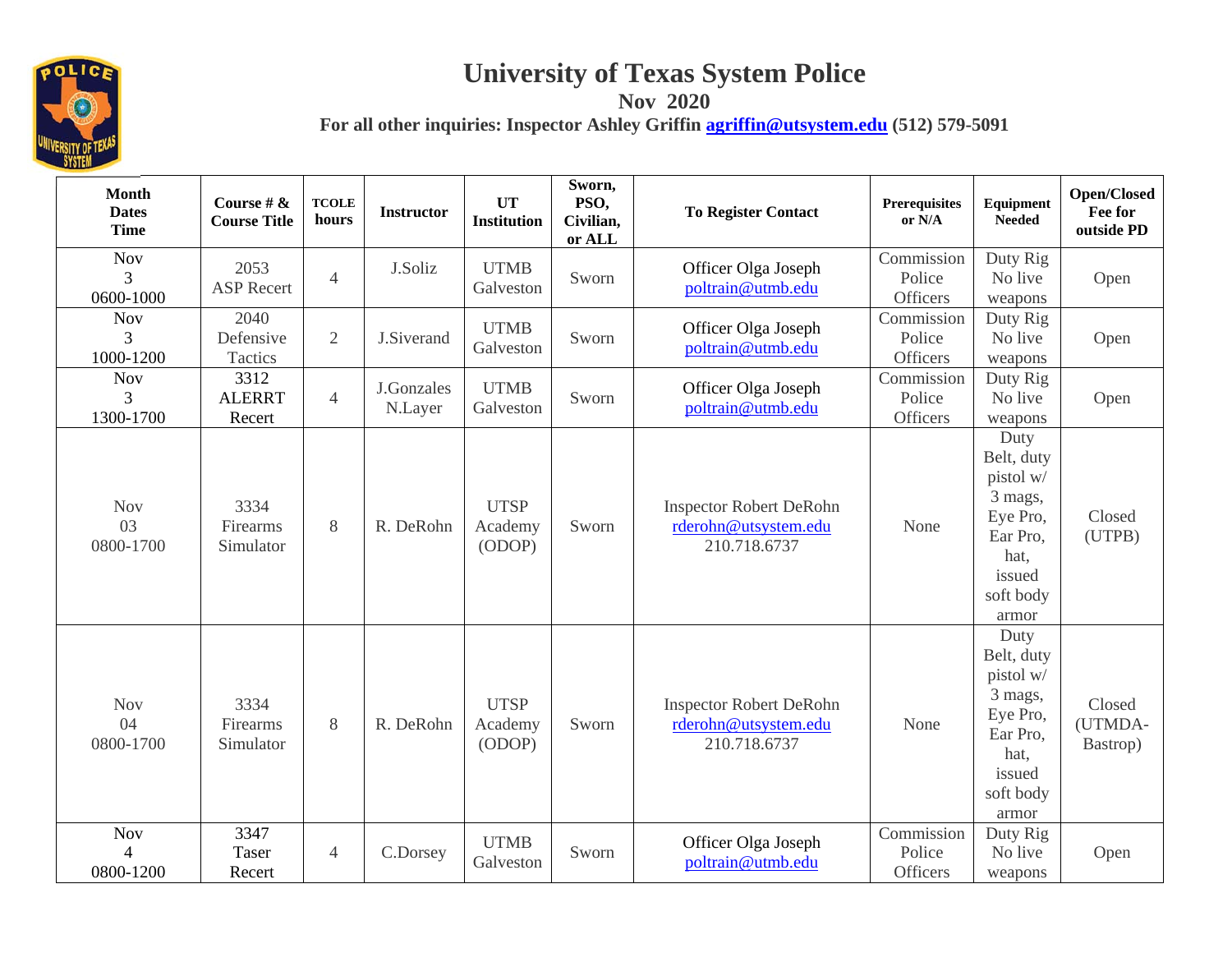| <b>Month</b><br><b>Dates</b><br><b>Time</b> | Course # $\&$<br><b>Course Title</b>                                    | <b>TCOLE</b><br>hours | <b>Instructor</b>   | <b>UT</b><br><b>Institution</b>  | Sworn,<br>PSO,<br>Civilian,<br>or ALL | <b>To Register Contact</b>                             | <b>Prerequisites</b><br>or N/A       | <b>Equipment</b><br><b>Needed</b>          | <b>Open/Closed</b><br>Fee for<br>outside PD |
|---------------------------------------------|-------------------------------------------------------------------------|-----------------------|---------------------|----------------------------------|---------------------------------------|--------------------------------------------------------|--------------------------------------|--------------------------------------------|---------------------------------------------|
| <b>Nov</b><br>4<br>0800-1300                | 3341 Police<br>$K-9$<br>Training-<br>Modular<br>training                | $\mathfrak{S}$        | Marco A.<br>Huerta  | <b>UTRGV</b>                     | Sworn                                 | Marco.huerta@utrgv.edu                                 | Contact<br>instructor<br>for details | Contact<br>instructor<br>for details       | Open                                        |
| <b>Nov</b><br>$9 - 13$<br>0800-1700         | 1850<br>Crisis<br>Intervention<br>Training                              | 40                    | S.Carr<br>K.McGill  | <b>UTMB</b><br>Galveston         | Sworn                                 | Officer Olga Joseph<br>poltrain@utmb.edu               | Commission<br>Police<br>Officers     | None                                       | Open                                        |
| <b>Nov</b><br>10<br>0800-1200               | 2055<br>Firearms                                                        | $\overline{4}$        | Chavarria<br>Riojas | <b>UT</b><br>Health<br><b>SA</b> | Sworn                                 | Ryan O'Connor<br>oconnorR@uthscsa.edu<br>210-567-8919  | N/A                                  | <b>Full</b><br>Uniform<br>Eyes and<br>Ears | No Fee<br>Closed                            |
| <b>Nov</b><br>10<br>0800-1000               | 3343<br>OC Recert                                                       | $\mathfrak{2}$        | J.Siverand          | <b>UTMB</b><br>Galveston         | Sworn                                 | Officer Olga Joseph<br>poltrain@utmb.edu               | Commission<br>Police<br>Officers     | Duty Rig<br>No live<br>weapons             | Open                                        |
| <b>Nov</b><br>11<br>0800-1300               | 3341<br>Police K-9<br>Training-<br>Conflict<br>training                 | 5                     | Marco A.<br>Huerta  | <b>UTRGV</b>                     | Sworn                                 | Marco.huerta@utrgv.edu                                 | Contact<br>instructor<br>for details | Contact<br>instructor<br>for details       | Open                                        |
| <b>Nov</b><br>11<br>$8a-5p$                 | 4800<br><b>TCIC</b><br><b>TLETS</b><br>Mobile<br>Operator               | 8                     | Tricha<br>Wheeler   | Dallas                           | All                                   | Somer Fernandez<br>Somer.<br>Fernandez@utdallas.edu    | N/A                                  | None                                       | Closed                                      |
| <b>Nov</b><br>$11 - 12$<br>$8a-5p$          | 4801<br><b>TCIC</b><br><b>TLETS</b><br>Less than<br><b>Full Access</b>  | 16                    | Tricha<br>Wheeler   | Dallas                           | All                                   | Somer Fernandez<br>Somer.Fernandez@utdallas.edu        | N.A                                  | None                                       | Closed                                      |
| <b>Nov</b><br>$11 - 13$<br>$8a-5p$          | 4802<br>Combined<br><b>TLETS Full</b><br>Access<br>Operator<br>Training | 24                    | Tricha<br>Wheeler   | Dallas                           | All                                   | <b>Somer Fernandez</b><br>Somer.Fernandez@utdallas.edu | N/A                                  | Duty Belt                                  | Closed                                      |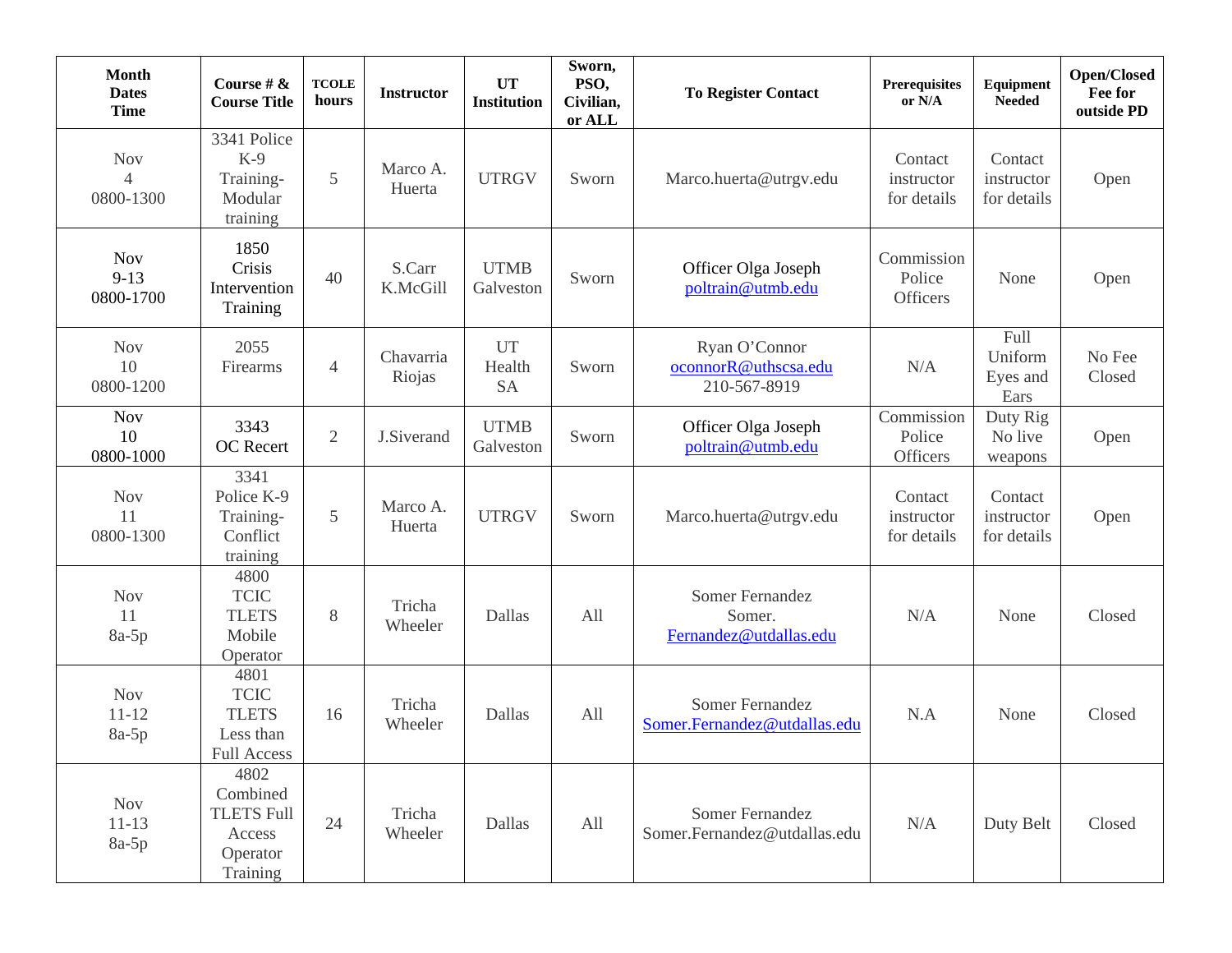| <b>Month</b><br><b>Dates</b><br><b>Time</b> | Course # $\&$<br><b>Course Title</b>                                 | <b>TCOLE</b><br>hours | <b>Instructor</b>                                                         | <b>UT</b><br><b>Institution</b>  | Sworn,<br>PSO,<br>Civilian,<br>or ALL | <b>To Register Contact</b>                            | <b>Prerequisites</b><br>or N/A       | Equipment<br><b>Needed</b>             | <b>Open/Closed</b><br>Fee for<br>outside PD |
|---------------------------------------------|----------------------------------------------------------------------|-----------------------|---------------------------------------------------------------------------|----------------------------------|---------------------------------------|-------------------------------------------------------|--------------------------------------|----------------------------------------|---------------------------------------------|
| <b>Nov</b><br>12<br>$8a-5p$                 | 3344<br>Taser 7<br>Certification                                     | 8                     | Sgt. Somer<br>Fernandez<br>Cpl. Larry<br>Aldrich                          | Dallas                           | Sworn                                 | Somer Fernandez<br>Somer.fernandez@utdallas.edu       | N/A                                  | Duty Belt                              | Closed                                      |
| <b>Nov</b><br>17<br>0600-1000               | 2053<br><b>ASP Recert</b>                                            | $\overline{4}$        | J.Siverand<br>J.Soliz<br>G.Gaona<br>L. Pean                               | <b>UTMB</b><br>Galveston         | Sworn                                 | Officer Olga Joseph<br>poltrain@utmb.edu              | Commission<br>Police<br>Officers     | Duty Rig<br>No live<br>weapons         | Open                                        |
| <b>Nov</b><br>17<br>0800-1200               | 2055<br>Firearms                                                     | $\overline{4}$        | Chavarria<br>Riojas                                                       | <b>UT</b><br>Health<br><b>SA</b> | Sworn                                 | Ryan O'Connor<br>oconnorR@uthscsa.edu<br>210-567-8919 | N/A                                  | Full<br>Uniform<br>Eyes and<br>Ears    | No Fee<br>Closed                            |
| <b>Nov</b><br>17<br>1000-1200               | 2040<br>Defensive<br>Tactics                                         | $\mathfrak{2}$        | S.Gibbs<br>D.David<br>G.<br>Mulvaney<br>J.Siverand                        | <b>UTMB</b><br>Galveston         | Sworn                                 | Officer Olga Joseph<br>poltrain@utmb.edu              | Commission<br>Police<br>Officers     | Duty Rig<br>No live<br>weapons         | Open                                        |
| <b>Nov</b><br>17<br>1300-1700               | 3312<br><b>ALERRT</b><br>Recert                                      | $\overline{4}$        | F.Diaz<br>D.Armstead<br>C.Douglas<br>J.Gonzales<br>N.Layer<br>B. Petrillo | <b>UTMB</b><br>Galveston         | Sworn                                 | Officer Olga Joseph<br>poltrain@utmb.edu              | Commission<br>Police<br>Officers     | Duty Rig<br>No live<br>weapons         | Open                                        |
| <b>Nov</b><br>18<br>0600-0800               | 2053<br><b>Baton</b><br>Re-Cert                                      | $\overline{2}$        | S.<br>Alexander                                                           | UT<br>Health<br>Tyler            | Sworn                                 | Sgt. Stuart Alexander<br>stuart.alexander@uthct.edu   | Commission<br>Police<br>Officers     | Duty Rig<br><b>ASP</b><br><b>Baton</b> | Closed<br>No Fee                            |
| <b>Nov</b><br>18                            | 3341<br>Police K-9<br>Training-<br>Passive<br>indication<br>training | 5                     | Marco A.<br>Huerta                                                        | <b>UTRGV</b>                     | Sworn                                 | Marco.huerta@utrgv.edu                                | Contact<br>instructor<br>for details | Contact<br>instructor<br>for details   | Open                                        |
|                                             |                                                                      |                       |                                                                           |                                  |                                       |                                                       |                                      |                                        |                                             |